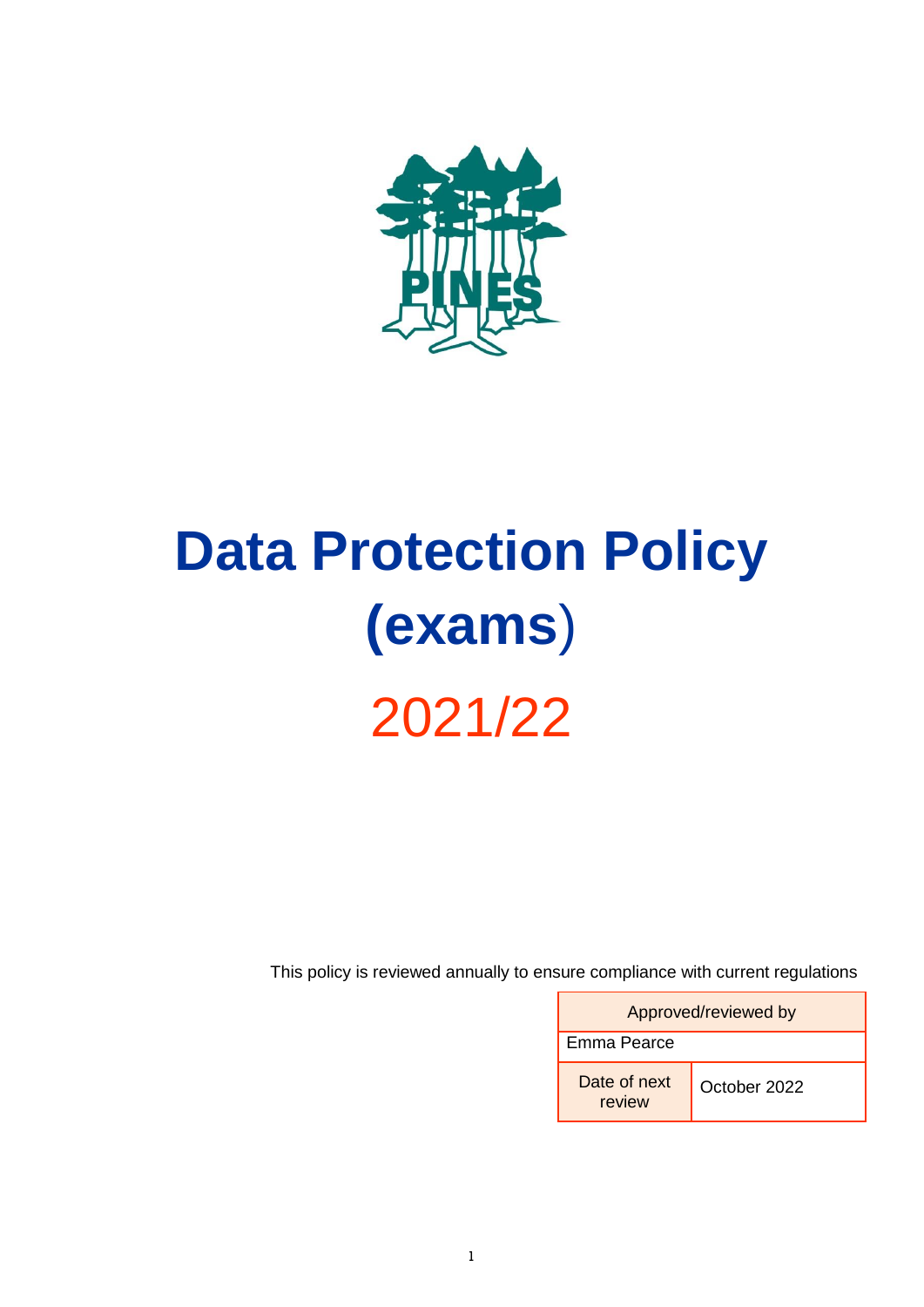# **Purpose of the policy**

This policy details how The Pines School, in relation to exams management and administration, ensures compliance with the regulations as set out by the Data Protection Act 2018 (DPA 2018) and UK General Data Protection Regulation (GDPR).

The delivery of examinations and assessments involve centres and awarding bodies processing a significant amount of personal data (i.e. information from which a living individual might be identified). It is important that both centres and awarding bodies comply with the requirements of the UK General Data Protection Regulation and the Data Protection Act 2018 or law relating to personal data in any jurisdiction in which the awarding body or centre are operating.

In these *General Regulations* reference is made to 'data protection legislation'. This is intended to refer to UK GDPR, the Data Protection Act 2018 and any statutory codes of practice issued by the Information Commissioner in relation to such legislation. (JCQ [General Regulations for Approved](https://www.jcq.org.uk/exams-office/general-regulations/)  [Centres](https://www.jcq.org.uk/exams-office/general-regulations/) (section 6.1) **Personal data**)

Students are given the right to find out what information the centre holds about them, how this is protected, how this can be accessed and how data breaches are dealt with.

All exams office staff responsible for collecting and sharing candidates' data are required to follow strict rules called 'data protection principles' ensuring the information is:

- used fairly and lawfully
- used for limited, specifically stated purposes
- used in a way that is adequate, relevant and not excessive
- accurate
- kept for no longer than is absolutely necessary
- handled according to people's data protection rights
- kept safe and secure

To ensure that the centre meets the requirements of the DPA 2018 and UK GDPR, all candidates' exam information – even that which is not classified as personal or sensitive – is covered under this policy.

# **Section 1 – Exams-related information**

There is a requirement for the exams office(r) to hold exams-related information on candidates taking external examinations. For further details on the type of information held please refer to *Section 5 below.* 

Candidates' exams-related data may be shared with the following organisations:

- Awarding bodies
- Joint Council for Qualifications
- Department for Education; Local Authority; Consortium

This data may be shared via one or more of the following methods:

- hard copy
- email
- secure extranet site(s) eAQA, AQA Centre Services, OCR Interchange, ASDAN Portal.
- Management Information System (MIS) provided by SIMS sending/receiving information via electronic data interchange (EDI) using A2C [\(https://www.jcq.org.uk/about-a2c\)](https://www.jcq.org.uk/about-a2c) to/from awarding body processing systems.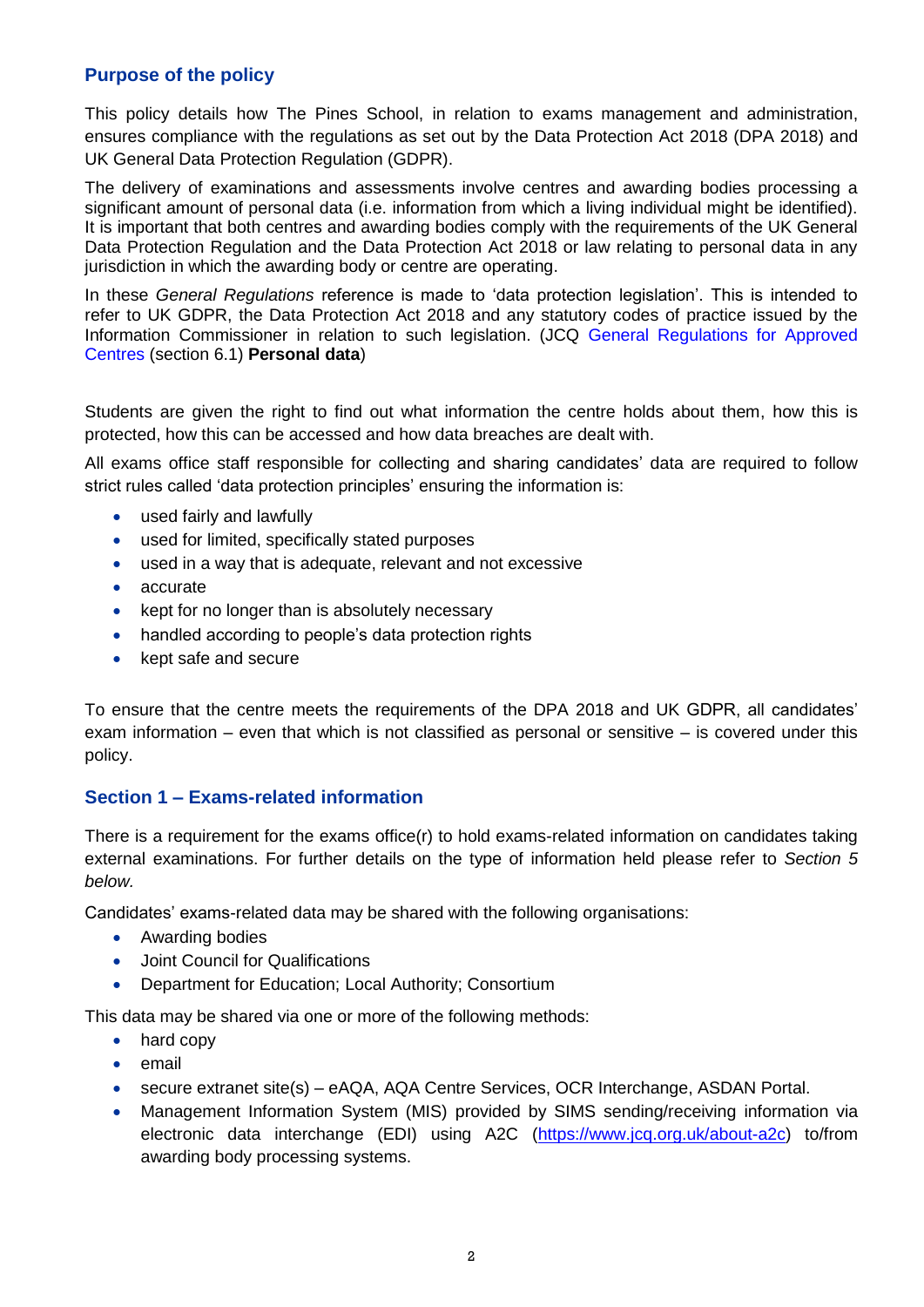This data may relate to exam entries, access arrangements, the conduct of exams and nonexamination assessments, special consideration requests and exam results/post-results/certificate information.

# **Section 2 – Informing candidates of the information held**

The Pines School ensures that candidates are fully aware of the information and data held.

All candidates are:

- informed via letters and Class Dojo communications.
- given access to this policy via the centre website or a hard copy by request.

Candidates are made aware of the above at the start of KS4 when they begin a curriculum pathway leading to a vocational qualification, or, where candidates are following GCE and GCSE qualifications, when the entries are submitted to awarding bodies for processing.

At this point, the centre also brings to the attention of candidates the annually updated JCQ document Information for candidates – Privacy Notice which explains how the JCQ awarding bodies process their personal data in accordance with the DPA 2018 and UK GDPR (or law relating to personal data in any jurisdiction in which the awarding body or centre are operating).

Candidates eligible for access arrangements which acquire awarding body approval are also required to provide their consent by signing the GDPR compliant JCQ candidate personal data consent form (Personal data consent, Privacy Notice (AAO) and Data Protection confirmation) before access arrangements approval applications can be processed online.

# **Section 3 – Hardware and software**

The table below confirms how IT hardware, software and access to online systems is protected in line with DPA & GDPR requirements.

| <b>Hardware</b>                                 | Date of purchase and protection<br>measures                                             | <b>Warranty expiry</b> |
|-------------------------------------------------|-----------------------------------------------------------------------------------------|------------------------|
| Desktop computer, Laptop,<br>Chromebook, iPads. | Microsoft Windows updates and<br>patches as released; Sophos antivirus<br>updated daily | N/A                    |

| Software/online system                 | Protection measure(s)                                                                                                                      |
|----------------------------------------|--------------------------------------------------------------------------------------------------------------------------------------------|
| <b>MIS</b>                             | Protected usernames and passwords; centre administrator has<br>to approve the creation of new user accounts and determine<br>access rights |
| Internet browser(s)                    | Student web filter; regularly updated firewall and anti-virus<br>software                                                                  |
| Awarding body secure extranet<br>sites | Protected usernames and passwords; centre administrator has<br>to approve the creation of new user accounts and determine<br>access rights |
| A2C                                    | Installed only on centre administrator's computer                                                                                          |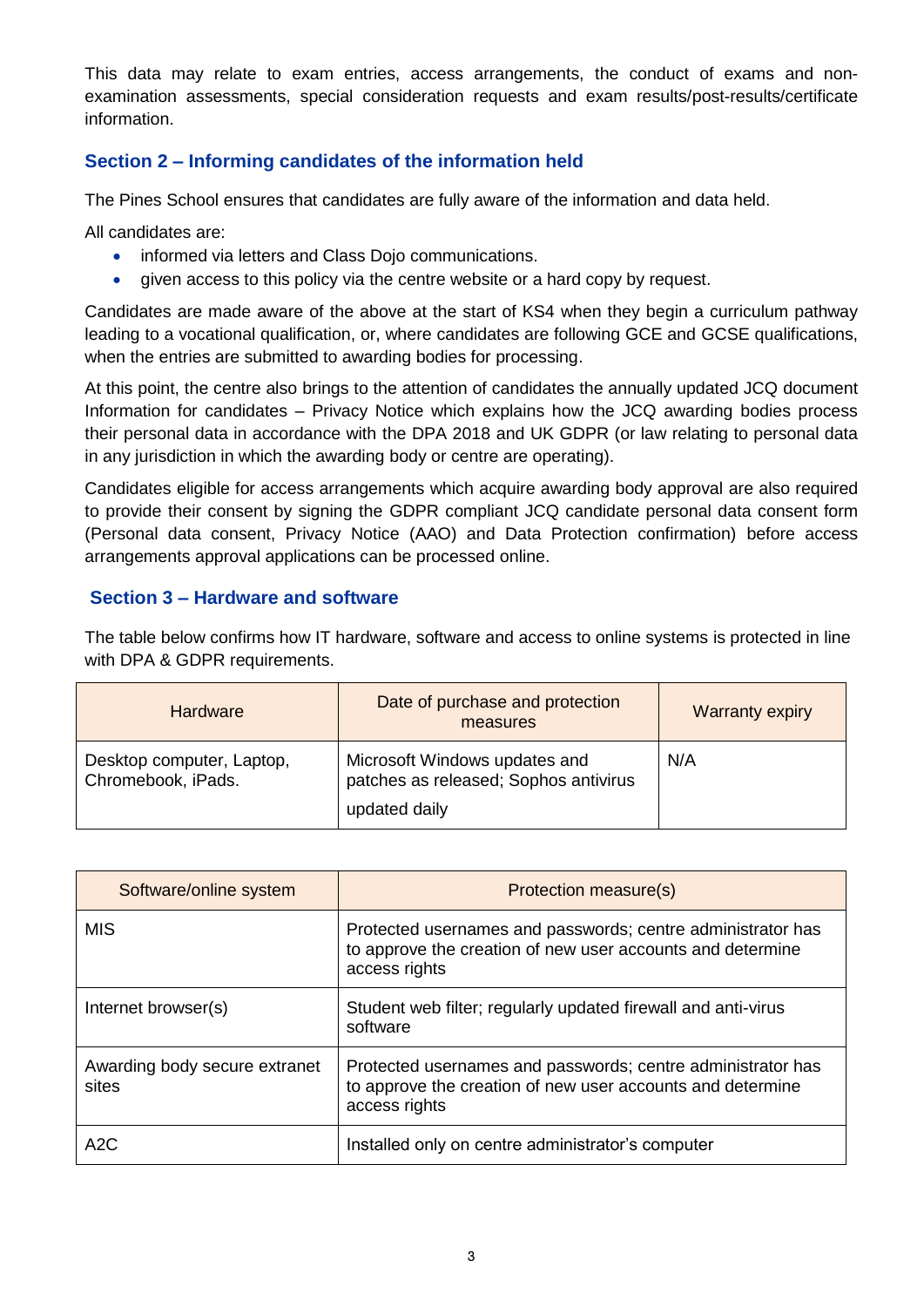# **Section 4 – Dealing with data breaches**

Although data is handled in line with DPA/GDPR regulations, a data breach may occur for any of the following reasons:

- loss or theft of data or equipment on which data is stored
- inappropriate access controls allowing unauthorised use
- equipment failure
- human error
- unforeseen circumstances such as a fire or flood
- hacking attack
- 'blagging' offences where information is obtained by deceiving the organisation who holds it
- cyber-attacks involving ransomware infections

If a data protection breach is identified, the following steps will be taken:

## **1. Containment and recovery**

Emma Peace, Headteacher will lead on investigating the breach.

It will be established:

- who needs to be made aware of the breach and inform them of what they are expected to do to assist in the containment exercise. This may include isolating or closing a compromised section of the network, finding a lost piece of equipment and/or changing the access codes
- whether there is anything that can be done to recover any losses and limit the damage the breach can cause. As well as the physical recovery of equipment, this could involve the use of back-up hardware to restore lost or damaged data or ensuring that staff recognise when someone tries to use stolen data to access accounts
- which authorities, if relevant, need to be informed

## **2. Assessment of ongoing risk**

The following points will be considered in assessing the ongoing risk of the data breach:

- what type of data is involved?
- how sensitive is it?
- if data has been lost or stolen, are there any protections in place such as encryption?
- what has happened to the data? If data has been stolen, it could be used for purposes which are harmful to the individuals to whom the data relates; if it has been damaged, this poses a different type and level of risk
- regardless of what has happened to the data, what could the data tell a third party about the individual?
- how many individuals' personal data are affected by the breach?
- who are the individuals whose data has been breached?
- what harm can come to those individuals?
- are there wider consequences to consider such as a loss of public confidence in an important service we provide?
- **3. Notification of breach**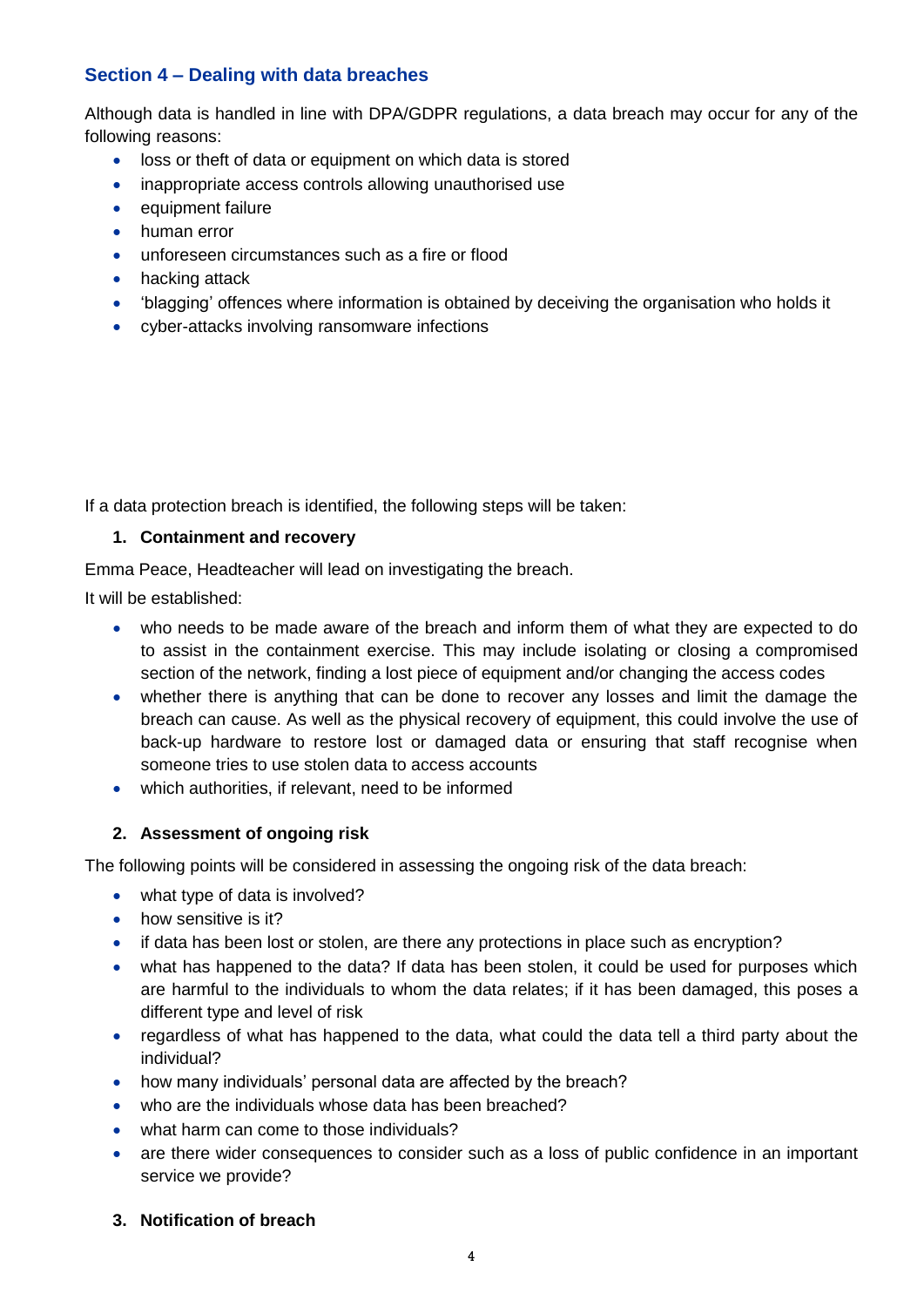Notification will take place to enable individuals who may have been affected to take steps to protect themselves or to allow the appropriate regulatory bodies to perform their functions, provide advice and deal with complaints.

## **4. Evaluation and response**

Once a data breach has been resolved, a full investigation of the incident will take place. This will include:

- reviewing what data is held and where and how it is stored
- identifying where risks and weak points in security measures lie (for example, use of portable storage devices or access to public networks)
- reviewing methods of data sharing and transmission
- increasing staff awareness of data security and filling gaps through training or tailored advice
- reviewing contingency plans

# **Section 5 – Candidate information, audit and protection measures**

For the purposes of this policy, all candidates' exam-related information – even that not considered personal or sensitive under the DPA/GDPR – will be handled in line with DPA/GDPR guidelines.

An information audit is conducted annualy.

The table below details the type of candidate exams-related information held, and how it is managed, stored and protected

Protection measures may include:

- password protected area on the centre's intranet
- secure drive accessible only to selected staff
- information held in secure area
- updates undertaken when patches released

## **Section 6 – Data retention periods**

Details of retention periods, the actions taken at the end of the retention period and method of disposal are contained in the centre's Exams Archiving Policy which is accessible on the school's website.

## **Section 7 – Access to information**

(with reference to ICO information [https://ico.org.uk/your-data-matters/schools/exam-results/\)](https://ico.org.uk/your-data-matters/schools/exam-results/)

The GDPR gives individuals the right to see information held about them. This means individuals can request information about them and their exam performance, including:

- their mark
- comments written by the examiner
- minutes of any examination appeals panels

This does not however give individuals the right to copies of their answers to exam questions.

#### **Requesting exam information**

Requests for exam information can be made Emma Pearce in writing. ID will need to be provided if he candidate is unknown to current staff.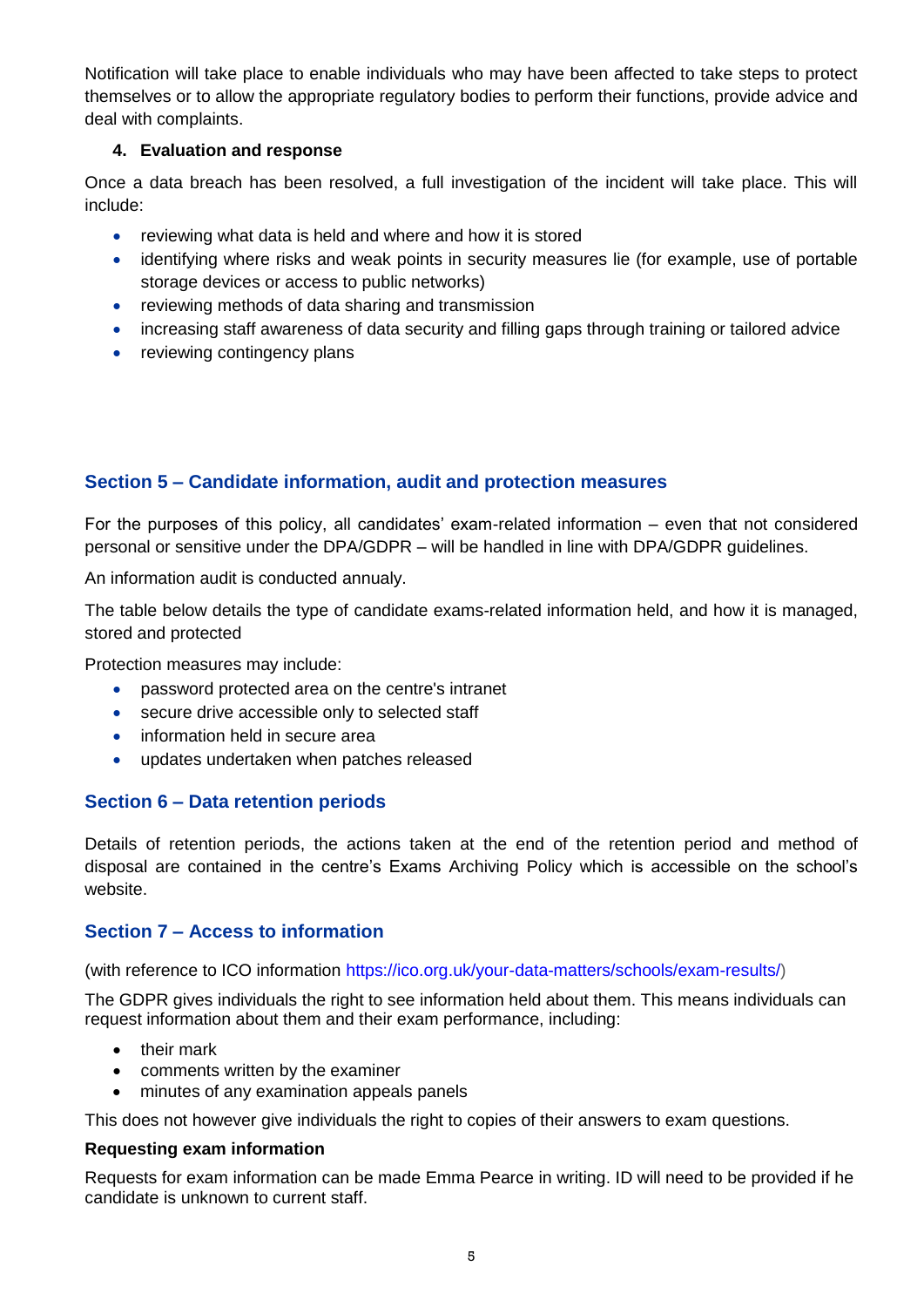The GDPR does not specify an age when a child can request their exam results or request that they aren't published. When a child makes a request, those responsible for responding should take into account whether:

- the child wants their parent (or someone with parental responsibility for them) to be involved; and
- the child properly understands what is involved.

The ability of young people to understand and exercise their rights is likely to develop or become more sophisticated as they get older. As a general guide, a child of 12 or older is expected to be mature enough to understand the request they are making. A child may, of course, be mature enough at an earlier age or may lack sufficient maturity until a later age, and so requests should be considered on a case by case basis.

A decision will be made by Emma Pearce as to whether the student is mature enough to understand the request they are making, with requests considered on a case by case basis.

## **Responding to requests**

If a request is made for exam information before exam results have been published, a request will be responded to:

- within five months of the date of the request, or
- within 40 days from when the results are published (whichever is earlier).

If a request is made once exam results have been published, the individual will receive a response within one month of their request.

#### **Third party access**

Permission should be obtained before requesting personal information on another individual from a third-party organisation.

Candidates' personal data will not be shared with a third party unless a request is accompanied with permission from the candidate and appropriate evidence (where relevant), to verify the ID of both parties, provided.

In the case of looked-after children or those in care, agreements may already be in place for information to be shared with the relevant authorities (for example, the Local Authority). The centre's Data Protection Officer will confirm the status of these agreements and approve/reject any requests.

#### **Sharing information with parents**

The centre will take into account any other legislation and guidance regarding sharing information with parents (including non-resident parents), as example guidance from the Department for Education (DfE) regarding parental responsibility and school reports on pupil performance:

- Understanding and dealing with issues relating to parental responsibility [www.gov.uk/government/publications/dealing-with-issues-relating-to-parental](https://www.gov.uk/government/publications/dealing-with-issues-relating-to-parental-responsibility/understanding-and-dealing-with-issues-relating-to-parental-responsibility)[responsibility/understanding-and-dealing-with-issues-relating-to-parental-responsibility](https://www.gov.uk/government/publications/dealing-with-issues-relating-to-parental-responsibility/understanding-and-dealing-with-issues-relating-to-parental-responsibility)
- School reports on pupil performance [www.gov.uk/guidance/school-reports-on-pupil-performance-guide-for-headteachers](http://www.gov.uk/guidance/school-reports-on-pupil-performance-guide-for-headteachers)

## **Publishing exam results**

When considering publishing exam results, The Pines School will make reference to the ICO (Information Commissioner's Office) [https://ico.org.uk/your-data-matters/schools/exam-results/](https://ico.org.uk/your-data-matters/schools/exam-results) Can schools give my exam results to the media for publication?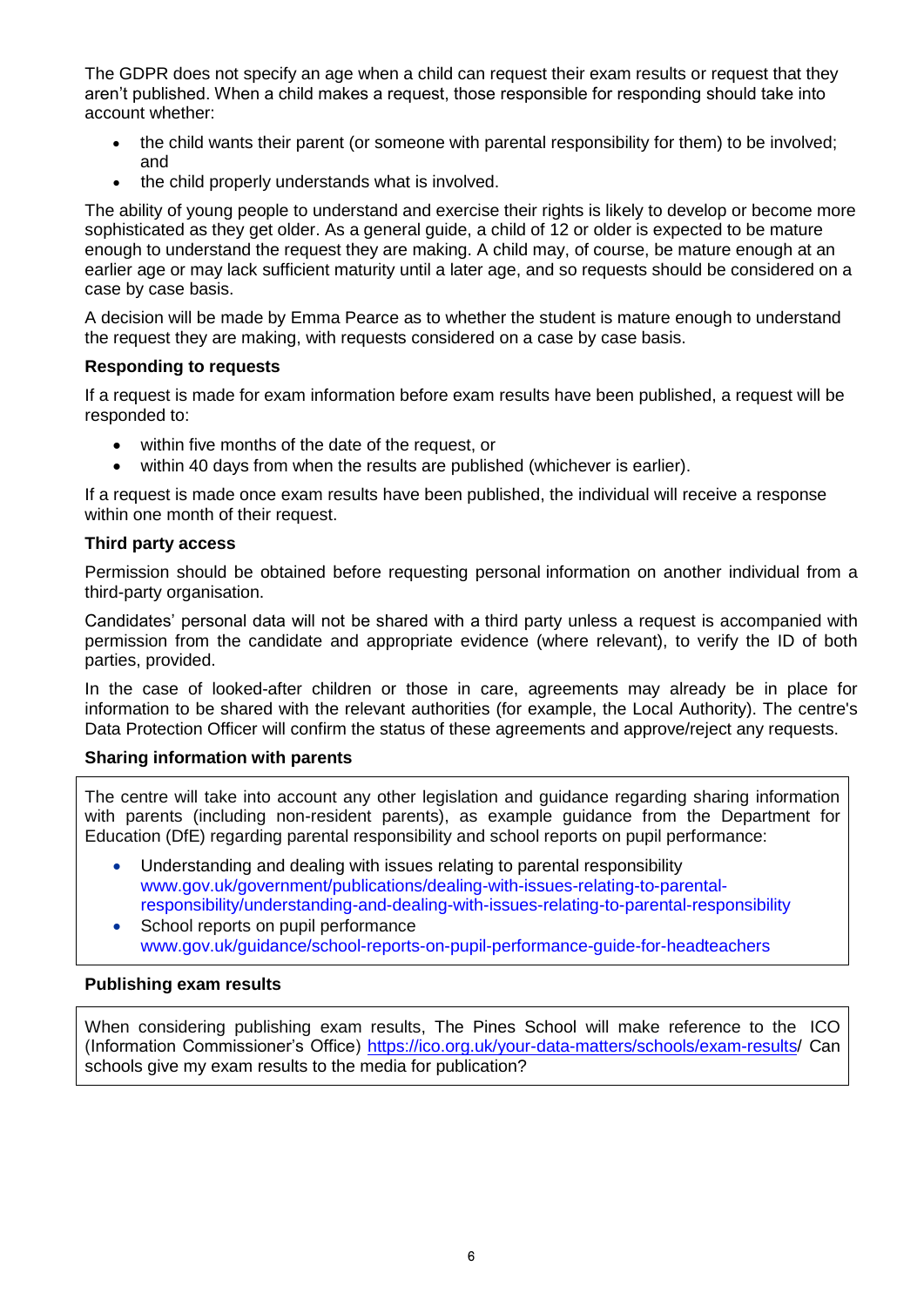# **Section 8 – Table recording candidate exams-related information held**

For details of how to request access to information held, refer to section 7 of this policy (**Access to information**) For further details of how long information is held, refer to section 6 of this policy (**Data retention periods**)

| Information type                      | What personal/sensitive data is/may<br>be contained in the information                                                                                                                                                                                                                                              | Where information<br>is stored                                                     | How information is protected                                                                               | <b>Retention period</b>               |
|---------------------------------------|---------------------------------------------------------------------------------------------------------------------------------------------------------------------------------------------------------------------------------------------------------------------------------------------------------------------|------------------------------------------------------------------------------------|------------------------------------------------------------------------------------------------------------|---------------------------------------|
| Access<br>arrangements<br>information | Candidate name<br>$\bullet$<br>Candidate DOB<br>Gender<br><b>NHS Numbers</b><br>Data protection notice<br>$\bullet$<br>(candidate signature)<br>Diagnostic testing<br>outcome(s) EHCP<br><b>Outcomes</b><br>Specialist report(s) (may<br>also include candidate<br>address)<br>Evidence of normal way of<br>working | Access<br>Arrangements<br>Online<br><b>MIS</b><br>Lockable metal<br>filing cabinet | Secure user name and<br>password<br>In secure office (SENCo)                                               | After the deadline for<br><b>EARs</b> |
| Attendance<br>registers copies        | Candidate name<br>$\bullet$<br>Candidate number<br>Candidate tier information<br>(where applicable)                                                                                                                                                                                                                 | The exams office                                                                   | In secure office                                                                                           | After the deadline for<br><b>EARs</b> |
| Candidates' scripts                   | Candidate name<br>$\bullet$<br>Candidate number<br>Candidate tier information<br>Candidate assessment data                                                                                                                                                                                                          | <b>Classrooms Staff</b><br>learning rooms<br>The exams office                      | Lockable cabinets within staff<br>learning rooms and<br>classrooms<br>The exams office is always<br>locked | After the deadline for<br><b>EARs</b> |
| Candidates' work                      | Candidate name<br>Candidate number                                                                                                                                                                                                                                                                                  | <b>Classrooms Staff</b>                                                            | Lockable cabinets within staff<br>learning rooms and                                                       | After the deadline for                |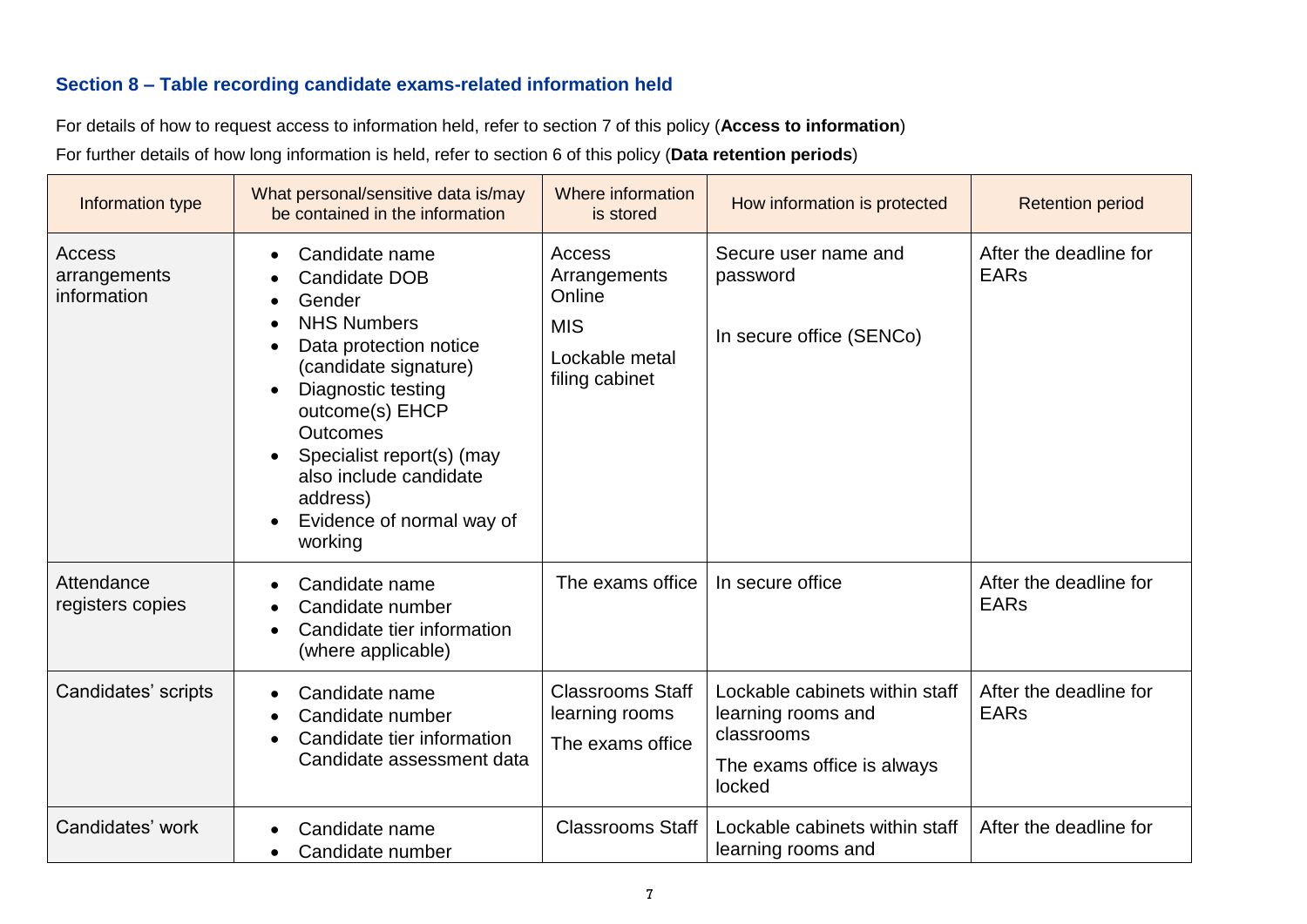| Information type                                   | What personal/sensitive data is/may<br>be contained in the information                                   | Where information<br>is stored                                | How information is protected                                                   | <b>Retention period</b>                                              |
|----------------------------------------------------|----------------------------------------------------------------------------------------------------------|---------------------------------------------------------------|--------------------------------------------------------------------------------|----------------------------------------------------------------------|
|                                                    | Candidate tier information<br>$\bullet$                                                                  | learning rooms                                                | classrooms                                                                     | <b>EARs</b>                                                          |
|                                                    | Candidate assessment data                                                                                | The exams office                                              | The exams office is always<br>locked                                           |                                                                      |
| <b>Certificates</b>                                | Candidate name<br>$\bullet$                                                                              | The exams office                                              | Lockable metal cabinet                                                         | 2 years after                                                        |
| Certificate<br>destruction<br>information          | Candidate name<br>$\bullet$<br>Candidate number<br>$\bullet$<br>Unique Candidate Identifier<br>$\bullet$ | The exams office                                              | Lockable metal cabinet. The<br>exams office is always locked                   |                                                                      |
| Certificate issue<br>information                   | Candidate name<br>$\bullet$                                                                              | The exams office                                              | Lockable metal cabinet                                                         |                                                                      |
| <b>Conflicts of Interest</b><br>records            | Candidate name<br>$\bullet$                                                                              | The exams office                                              | The exams office is always<br>locked. Lockable metal<br>cabinet                | After the deadline for<br><b>EARs</b>                                |
| Entry information                                  | Candidate name<br>$\bullet$<br>Candidate number<br>Candidate tier information                            | <b>MIS Exams</b><br>Officer's<br>computer<br>The exams office | Secure user name and<br>password<br>In secure area solely<br>assigned to exams | After the deadline for<br><b>EARs</b>                                |
| Exam room incident<br>logs                         | Candidate name<br>$\bullet$<br>Candidate number<br>$\bullet$<br>Description of incident                  | The main exam<br>venue<br>The exams office                    | In possession of lead<br>invigilator The exams office is<br>always locked      | After the deadline for<br>EARs and/or appeals<br>have been exhausted |
| Invigilator and<br>facilitator training<br>records | Invigilator name<br>Attendance<br>$\bullet$                                                              | The exams office                                              | The exams office is always<br>locked. Lockable metal<br>cabinet                | After the deadline for<br><b>EARs</b>                                |
| Overnight<br>supervision                           | Candidate name<br>Candidate number<br>$\bullet$                                                          | The exams office                                              | The exams office is always<br>locked. Lockable metal                           | After the deadline for<br><b>EARs</b>                                |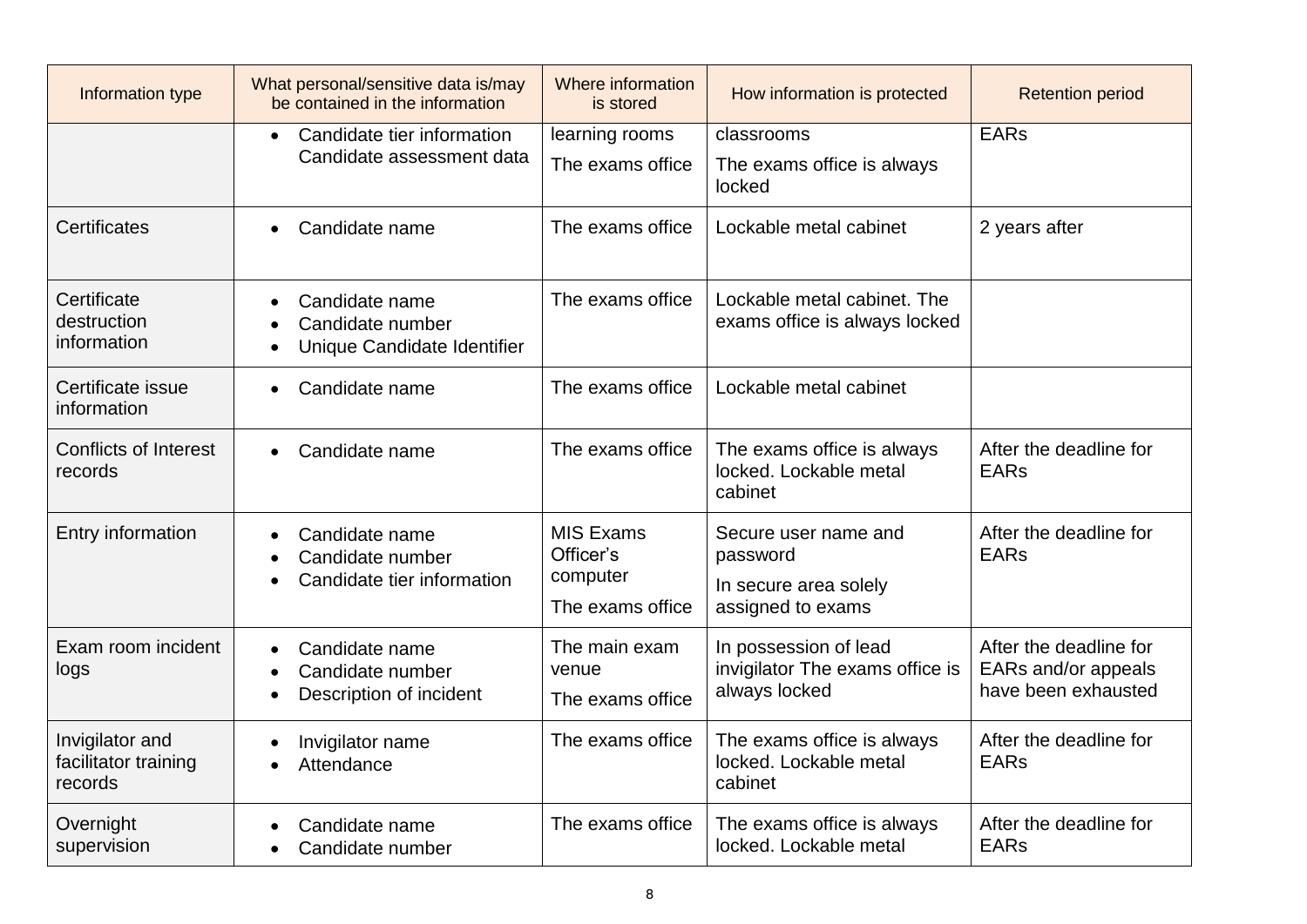| Information type                                                                 | What personal/sensitive data is/may<br>be contained in the information                                                              | Where information<br>is stored                                                                                   | How information is protected                                                                                                                                              | <b>Retention period</b>                                              |
|----------------------------------------------------------------------------------|-------------------------------------------------------------------------------------------------------------------------------------|------------------------------------------------------------------------------------------------------------------|---------------------------------------------------------------------------------------------------------------------------------------------------------------------------|----------------------------------------------------------------------|
| information                                                                      | Details of overnight<br>$\bullet$<br>supervision arrangements<br>Candidate address<br>Candidate contact details                     |                                                                                                                  | cabinet                                                                                                                                                                   |                                                                      |
| Post-results<br>services:<br>confirmation of<br>candidate consent<br>information | Candidate name<br>$\bullet$<br>Candidate number                                                                                     | The exams office                                                                                                 | The exams office is always<br>locked. Lockable metal<br>cabinet                                                                                                           | After the deadline for<br><b>EARs</b>                                |
| Post-results<br>services:<br>requests/outcome<br>information                     | Candidate name<br>$\bullet$<br>Candidate number<br>Qualification grades and<br>$\bullet$<br>marks Candidate answers<br>to questions | IT network<br>Awarding body<br>secure extranet<br>site Staff learning<br>rooms<br>Classrooms<br>The exams office | Secure user name and<br>password<br>Lockable cabinets within staff<br>learning rooms and<br>classrooms<br>The exams office is always<br>locked. Lockable metal<br>cabinet | After the deadline for<br><b>EARs</b>                                |
| Post-results<br>services: scripts<br>provided by ATS<br>service                  | Candidate name<br>$\bullet$<br>Candidate number                                                                                     | <b>Exams Officer's</b><br>computer<br>The exams office                                                           | Secure user name and<br>password<br>The exams office is always<br>locked                                                                                                  | After the deadline for<br>EARs and/or appeals<br>have been exhausted |
| Post-results<br>services: tracking<br>logs                                       | Candidate name<br>$\bullet$<br>Candidate number<br>$\bullet$                                                                        | Exams Officer's<br>computer<br>The exams office                                                                  | Secure user name and<br>password<br>The exams office is always<br>locked.                                                                                                 | After the deadline for<br>EARs and/or appeals<br>have been exhausted |
| Private candidate<br>information                                                 | Candidate name<br>Candidate number<br>$\bullet$                                                                                     | <b>MIS Exams</b><br>Officer's                                                                                    | Secure user name and<br>password                                                                                                                                          | After the deadline for<br>EARs and/or appeals                        |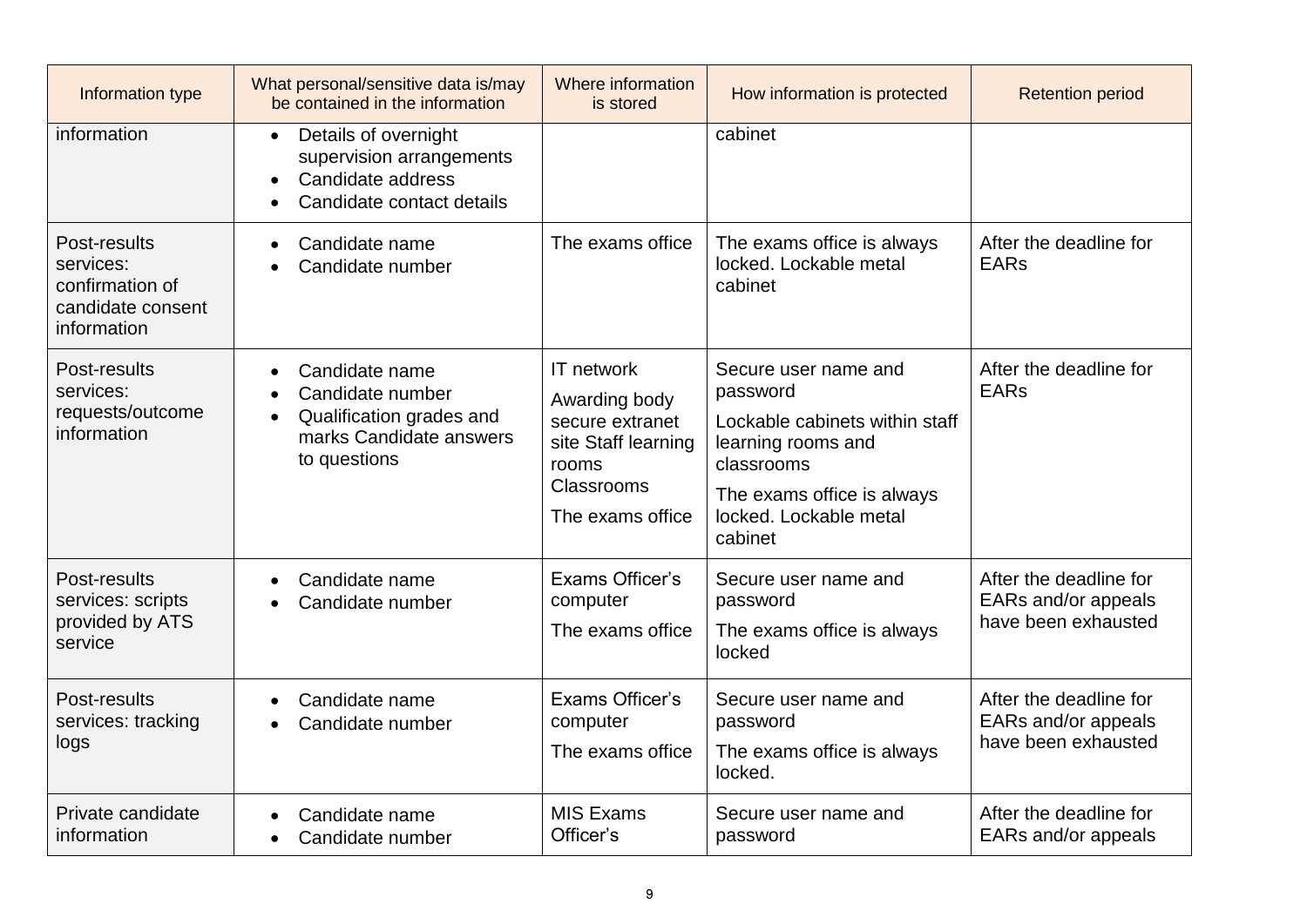| Information type                           | What personal/sensitive data is/may<br>be contained in the information                                                                                          | Where information<br>is stored                                                                                               | How information is protected                                                                                                                      | <b>Retention period</b>                                              |
|--------------------------------------------|-----------------------------------------------------------------------------------------------------------------------------------------------------------------|------------------------------------------------------------------------------------------------------------------------------|---------------------------------------------------------------------------------------------------------------------------------------------------|----------------------------------------------------------------------|
|                                            | Candidate UCI<br>$\bullet$<br><b>Candidate ULN</b><br><b>Candidate DoB Gender</b><br>Candidate timetable                                                        | computer<br>Awarding body<br>secure extranet<br>site The exams<br>office                                                     | The exams office is always<br>locked.                                                                                                             | have been exhausted                                                  |
| Resolving timetable<br>clashes information | Candidate name<br>$\bullet$<br>Candidate number<br>$\bullet$<br>Candidate UCI<br>Candidate timetable                                                            | <b>MIS Exams</b><br>Officer's<br>computer<br>The exams office                                                                | Secure user name and<br>password<br>The exams office is always<br>locked.                                                                         | After the deadline for<br>EARs and/or appeals<br>have been exhausted |
| <b>Results information</b>                 | Candidate name<br>$\bullet$<br>Candidate number<br>Candidate UCI<br>$\bullet$<br><b>Candidate ULN</b><br>Candidate<br><b>DoB</b><br><b>Qualification grades</b> | <b>MIS</b><br>Exams Officer's<br>computer<br>The exams office<br>Awarding body<br>secure extranet<br>site Teacher<br>reports | Secure user name and<br>password<br>In secure area solely<br>assigned to exams Lockable<br>cabinets within staff learning<br>rooms and classrooms | After the deadline for<br>EARs and/or appeals<br>have been exhausted |
| Seating plans                              | Candidate name<br>Candidate number<br>Candidate UCI                                                                                                             | Exams Officer's<br>computer<br>The exams office                                                                              | Secure user name and<br>password<br>The exams office is always<br>locked                                                                          | After the deadline for<br>EARs and/or appeals<br>have been exhausted |
| Special<br>consideration<br>information    | Candidate name<br>Candidate number<br>Candidate UCI<br>$\bullet$<br><b>Candidate DoB</b><br>Medical details (if<br>applicable) Safeguarding                     | Awarding body<br>secure extranet<br>site<br>The exams office                                                                 | Secure user name and<br>password<br>The exams office is always<br>locked                                                                          | After the deadline for<br>EARs and/or appeals<br>have been exhausted |